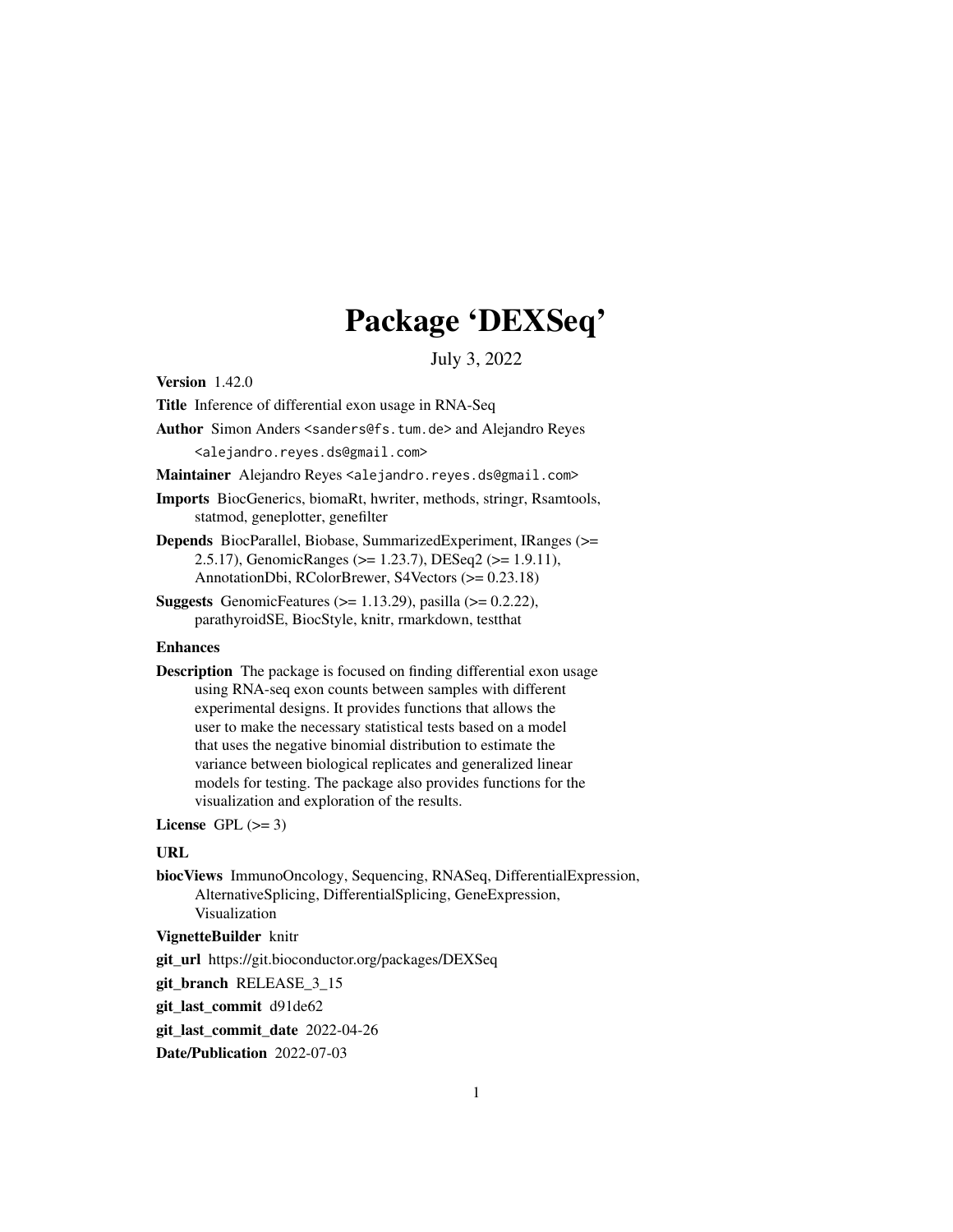### <span id="page-1-0"></span>R topics documented:

| Index | 21 |
|-------|----|

counts *Accessors for the 'counts' slot of a DEXSeqResults object.*

#### Description

The counts slot holds the count data as a matrix of non-negative integer count values, one row for each observational unit (gene or the like), and one column for each sample.

#### Usage

```
## S4 method for signature 'DEXSeqResults'
counts(object,normalized=FALSE)
```
#### Arguments

| object     | a DEXSegResults object.                                                                                                                                                          |
|------------|----------------------------------------------------------------------------------------------------------------------------------------------------------------------------------|
| normalized | logical indicating whether or not to divide the counts by the size factors or nor-<br>malization factors before returning (normalization factors always preempt size<br>factors) |

#### Value

an integer matrix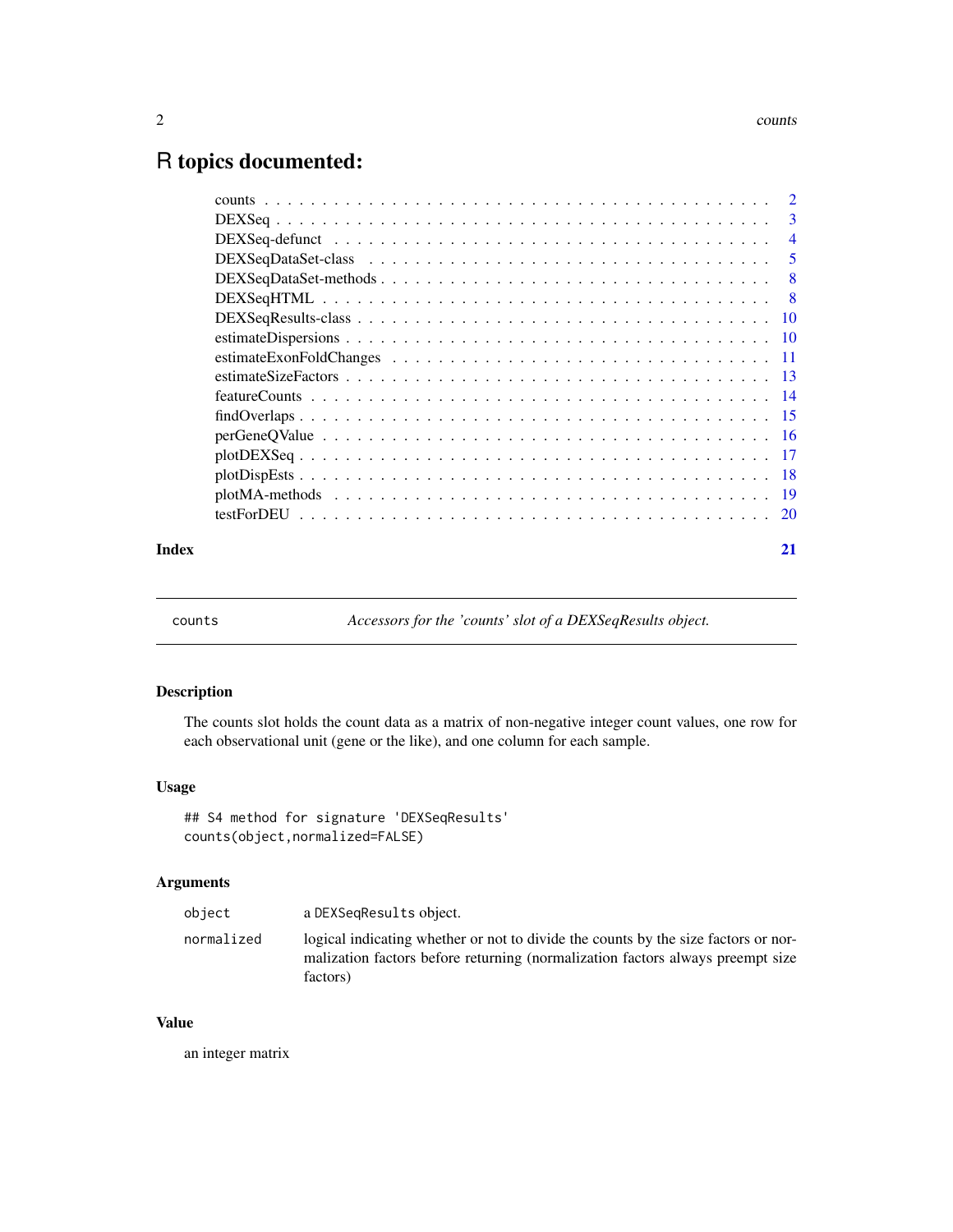#### <span id="page-2-0"></span> $DEXSeq$  3

#### Examples

```
data(pasillaDEXSeqDataSet, package="pasilla")
head( counts( dxd ))
```
DEXSeq *Performs the differential exon usage test in a single command*

#### Description

This function is a wrapper that calls the necessary functions to perform a differential exon usage test in a single command.

#### Usage

```
DEXSeq(object,
  fullModel=design(object),
  reducedModel = ~ sample + exon,BPPARAM=MulticoreParam(workers=1),
  fitExpToVar="condition", quiet=TRUE )
```
#### Arguments

| object         | An DEXSeqDataSet object.                                                                                                                                              |
|----------------|-----------------------------------------------------------------------------------------------------------------------------------------------------------------------|
| fullModel      | The full model formula                                                                                                                                                |
| reducedModel   | Null model formula.                                                                                                                                                   |
| <b>BPPARAM</b> | A "BiocParallelParam" instance. See ?bplapply for details.                                                                                                            |
| fitExpToVar    | A variable name contained in the sample data. The expression values will be<br>fitted to this variable using the the formula " $\sim$ sample + fitExpToVar $*$ exon". |
| quiet          | Whether to print messages at each step                                                                                                                                |

#### Value

A DEXSeqResults object.

#### Examples

```
## Not run:
    data(pasillaDEXSeqDataSet, package="pasilla")
    dxr <- DEXSeq( dxd )
```
## End(Not run)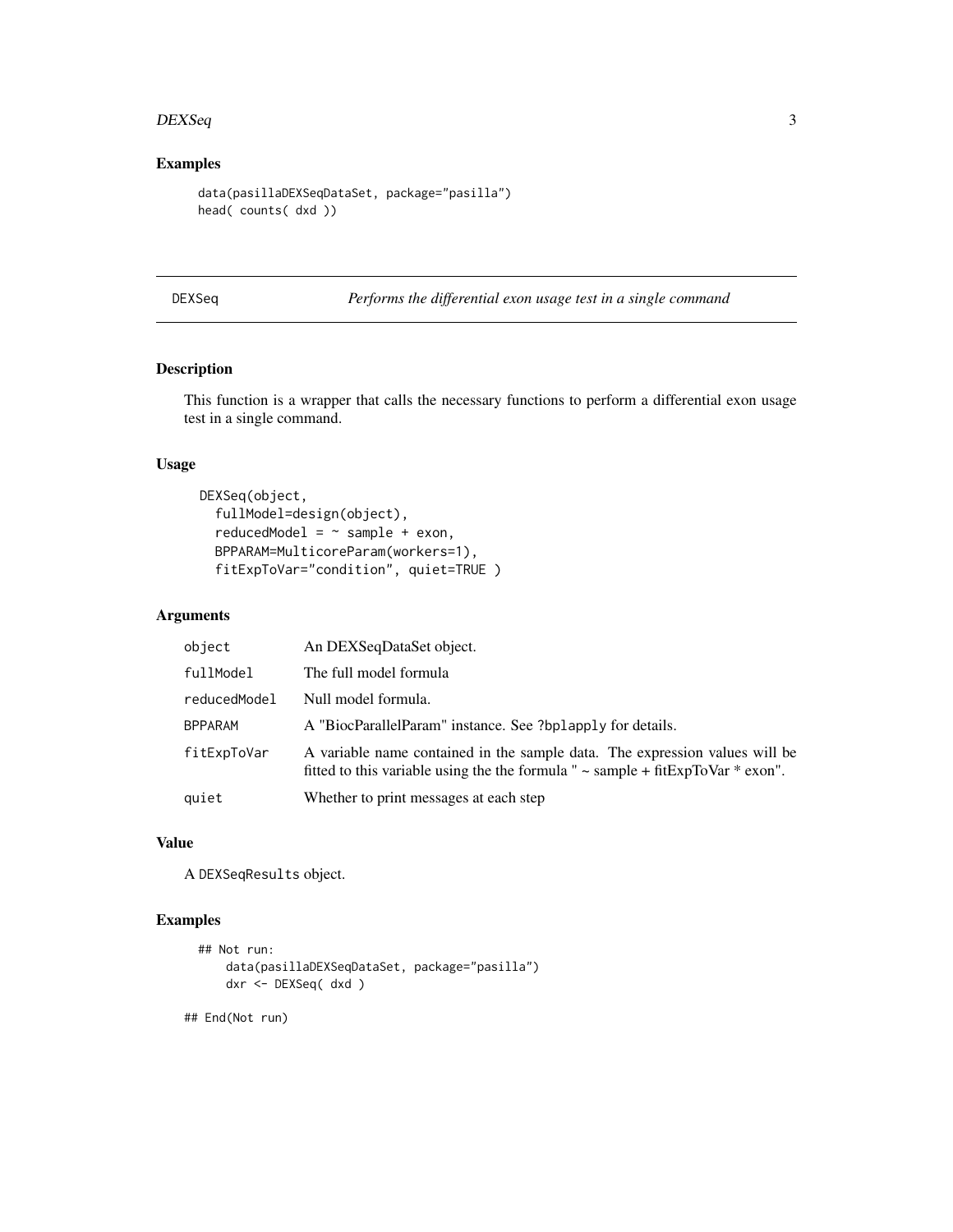<span id="page-3-0"></span>

The ExonCountSet object has been deprecated and substituted by the DEXSeqDataSet object. Therefore, all the functions and methods for the ExonCountSet object were deprecated. These functions have been subsituted by new functions and methods designed for DEXSeqDataSet objects.

#### Details

The replacements of defunct functions are summarized in the following items.

- newExonCountSet: DEXseqDataSet
- DEUresultTable: DEXseqResults
- subsetByGenes:
- geneCountTable:
- estimateExonDispersionsForModelFrame\_BM: estimateDispersions-DEXSeqDataSet
- estimateDispersions\_BM: estimateDispersions-DEXSeqDataSet
- testGeneForDEU\_BM: testForDEU
- testForDEU\_BM: testForDEU
- doCompleteDEUAnalysis: DEXSeq
- makeCompleteDEUAnalysis\_BM: DEXSeq
- read.HTSeqCounts: DEXSeqDataSetFromHTSeq
- countTableForGene:
- fitDispersionFunction: estimateDispersions-DEXSeqDataSet
- estimatelog2FoldChange: estimateExonFoldChanges
- modelFrameForGene:
- buildExonCountSet: DEXSeqDataSetFromSE
- constructModelFrame:
- getCountVector:
- estimateExonDispersion: estimateDispersions-DEXSeqDataSet
- testExonForDEU: testForDEU
- doCompleteDEUAnalysis: DEXSeq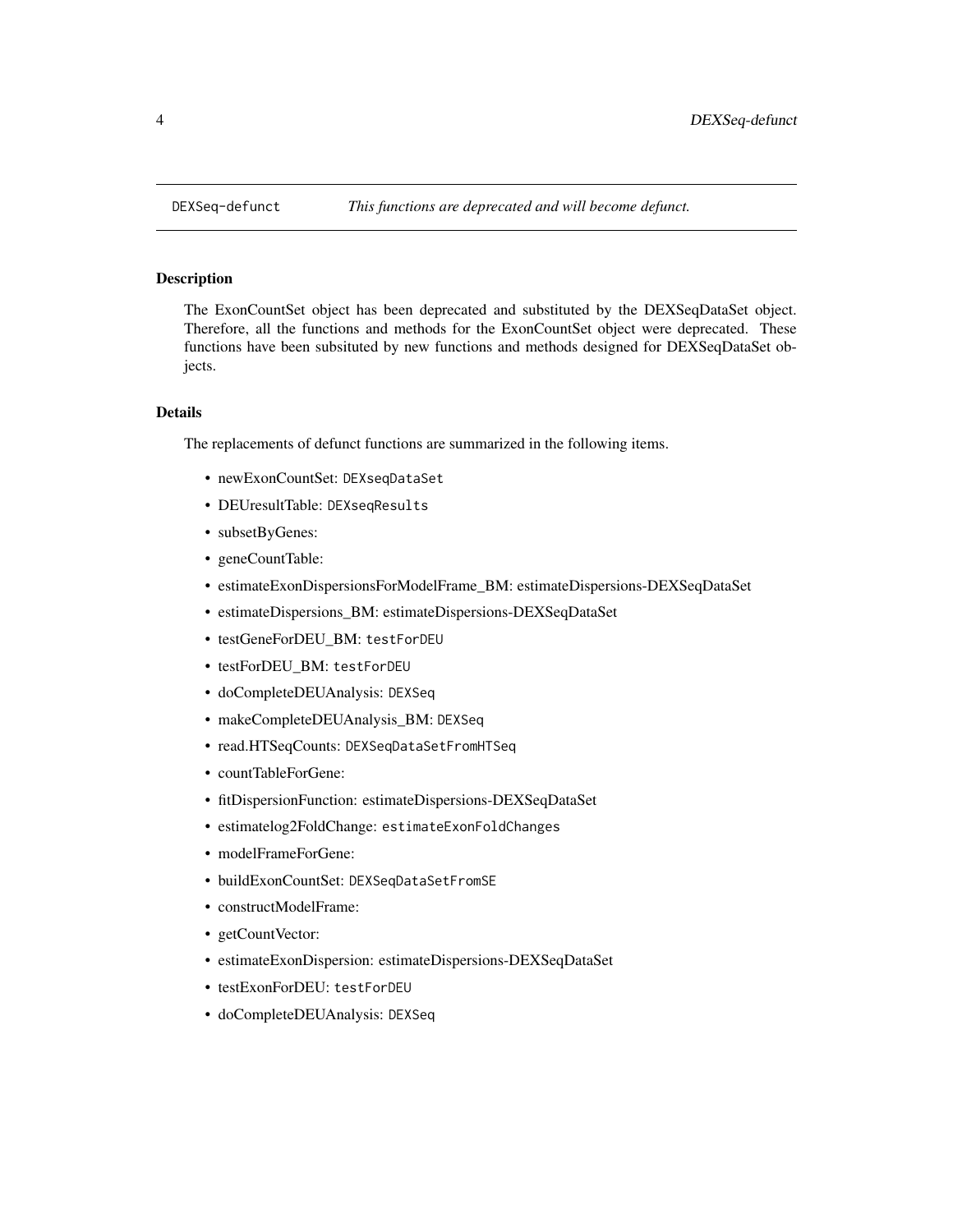<span id="page-4-0"></span>DEXSeqDataSet-class *DEXSeqDataSet object and constructors*

#### Description

The DEXSeqDataSet is a subclass of DESeqDataSet, specifically designed to adapt the DESeqDataSet to test for differences in exon usage.

#### Usage

```
DEXSeqDataSet( countData, sampleData,
 design= ~ sample + exon + condition:exon,
  featureID, groupID, featureRanges=NULL,
  transcripts=NULL, alternativeCountData=NULL)
DEXSeqDataSetFromHTSeq(
  countfiles, sampleData,
  design= ~ sample + exon + condition:exon,
  flattenedfile=NULL )
DEXSeqDataSetFromSE( SE,
  design= ~ sample + exon + condition:exon )
```
#### Arguments

| countData            | A matrix of count data of non-negative integer values. The rows correspond to<br>counts for each exon counting bin, the columns correspond to samples. Note<br>that biological replicates should each get their own column, while the counts of<br>technical replicates (i.e., several sequencing runs/lanes from the same sample)<br>should be summed up into a single column                                                                                                                                                                                                                     |
|----------------------|----------------------------------------------------------------------------------------------------------------------------------------------------------------------------------------------------------------------------------------------------------------------------------------------------------------------------------------------------------------------------------------------------------------------------------------------------------------------------------------------------------------------------------------------------------------------------------------------------|
| alternativeCountData |                                                                                                                                                                                                                                                                                                                                                                                                                                                                                                                                                                                                    |
|                      | DEXSeq can be also used for test for differences in exon inclusion based on the<br>number of reads supporting the inclusion of an exon and the number of reads<br>supporting the exclusion of an exon. A matrix of count data of non-negative in-<br>teger values. The rows correspond to exonic regions and the columns correspond<br>to samples. This matrix should contain the number of exon-exon junction reads<br>that skip each exon in each sample. If NULL, then the sum of the other exons<br>belonging to the same gene is considered for testing (i.e. the normal DEXSeq<br>approach). |
| countfiles           | A character vector containing the path to the files that were originated with the<br>script 'dexseq_count.py'.                                                                                                                                                                                                                                                                                                                                                                                                                                                                                     |
| sampleData           | A data. frame with the annotation (e.g. treatments, or tissue types, or pheno-<br>types, or the like). The number of rows in the data frame must to be equal to the<br>number of columns of the countData matrix, assigning the annotation of each<br>sample.                                                                                                                                                                                                                                                                                                                                      |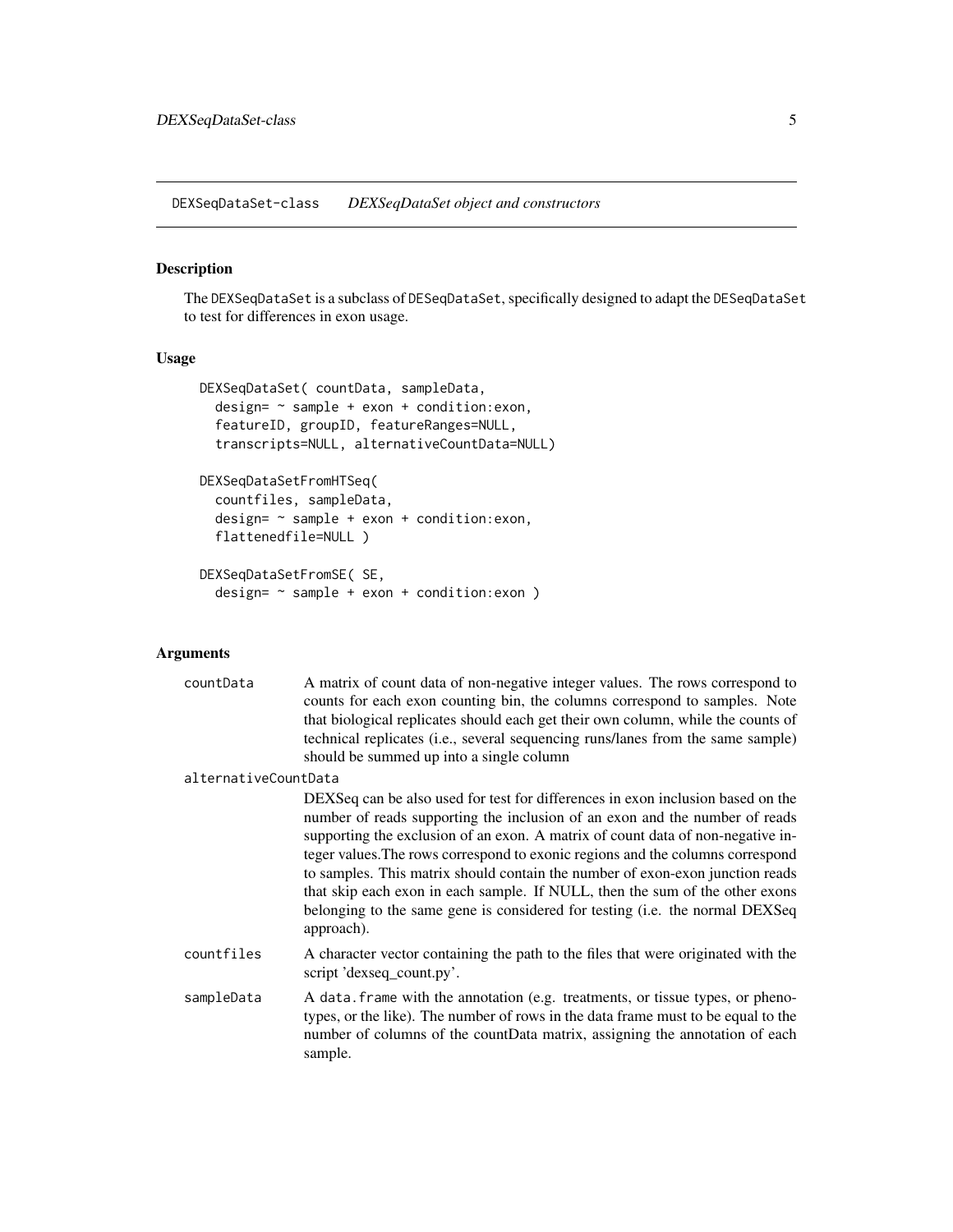| design        | A formula which specifies the design of the experiment. It must specify an in-<br>teraction term between a variable from the sampleData columns with the 'exon'<br>variable. By default, the design will be $\sim$ sample + exon + condition: exon'.<br>This formula indicates the contrast between 'condition' and exon', i.e. differ-<br>ences in exon usage due to changes in the 'condition' variable. See the vignette<br>for more examples of other designs. |
|---------------|--------------------------------------------------------------------------------------------------------------------------------------------------------------------------------------------------------------------------------------------------------------------------------------------------------------------------------------------------------------------------------------------------------------------------------------------------------------------|
| featureID     | A character vector of counting regions identifiers ordered according to the rows<br>in countData. The identifiers names can be repeated between groups but not<br>within groups.                                                                                                                                                                                                                                                                                   |
| groupID       | A vector of group identifiers ordered according to its respective row in count-<br>Data. It must reflect the sets of counting regions belonging to the same group,<br>for example, exon bins in belonging to the same gene should have the same<br>group identifier.                                                                                                                                                                                               |
| featureRanges | Optional. GRanges or GRanges List describing the genomic coordinates of each<br>of the rows of countData.                                                                                                                                                                                                                                                                                                                                                          |
| transcripts   | Optional. A list of the same length as the number of rows in countData. Each<br>element of the list should contain a character vector of transcript identifiers in-<br>dicating the transcript identifiers overlapping with the exonic regions.                                                                                                                                                                                                                    |
| flattenedfile | A character vector containing the path to the flattened annotation file that was<br>originated with the script 'dexseq_prepare_annotation.py'.                                                                                                                                                                                                                                                                                                                     |
| <b>SE</b>     | A SummarizedExperiments object, originated using the function SummarizeOverlaps.<br>See examples for more details.                                                                                                                                                                                                                                                                                                                                                 |
|               |                                                                                                                                                                                                                                                                                                                                                                                                                                                                    |

#### Value

A DEXSeqDataSet object.

#### See Also

DEXSeqDataSetFromHTSeq DEXSeqDataSetFromSE

```
## Not run:
 #######################################
 ### From the output of the ####
 ### acconpaning python scripts ###
 #######################################
 inDir = system.file("extdata", package="pasilla", mustWork=TRUE)
 flattenedfile = file.path(inDir, "Dmel.BDGP5.25.62.DEXSeq.chr.gff")
 sampleData = data.frame(
     condition = c( rep("treated", 3), rep("untreated", 4) ),
     type = c("single", "paired", "paired", "single", "single", "paired", "paired") )
 countFiles <- list.files(inDir, pattern="fb.txt")
 rownames( sampleData ) <- countFiles
 DEXSeqDataSetFromHTSeq(
```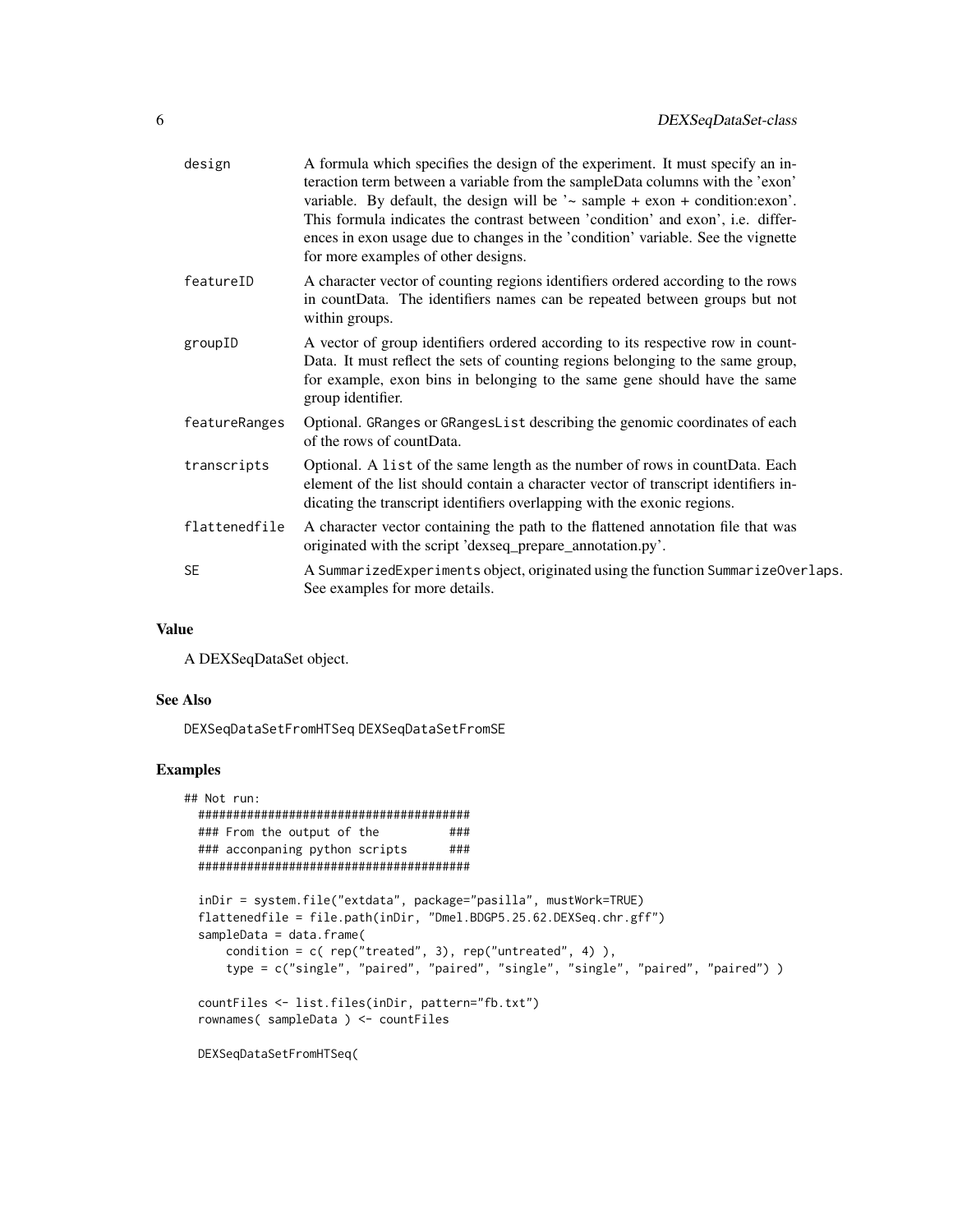#### DEXSeqDataSet-class 7

```
countfiles=file.path( inDir, countFiles ),
  sampleData = sampleData,
  design = \sim sample + exon + type:exon + condition:exon,
  flattenedfile=flattenedfile )
#######################################
### From GRanges derived objects ###
#######################################
library(GenomicRanges)
library(GenomicFeatures)
library(GenomicAlignments)
hse <- makeTxDbFromBiomart( biomart="ensembl",
                           dataset="hsapiens_gene_ensembl",
                           host="grch37.ensembl.org")
bamDir <- system.file(
  "extdata", package="parathyroidSE", mustWork=TRUE )
fls <- list.files( bamDir, pattern="bam$", full=TRUE )
bamlst <- BamFileList(
  fls, index=character(),
  yieldSize=100000, obeyQname=TRUE )
exonicParts <- exonicParts( hse, linked.to.single.gene.only = TRUE )
SE <- summarizeOverlaps( exonicParts, bamlst,
  mode="Union", singleEnd=FALSE,
  ignore.strand=TRUE, inter.feature=FALSE, fragments=TRUE )
colData(SE)$condition <- c("A", "A", "B")
DEXSeqDataSetFromSE( SE,
  design= ~ sample + exon + condition:exon )
#######################################
### From elementary data structures ###
#######################################
countData <- matrix( rpois(10000, 100), nrow=1000 )
sampleData <- data.frame(
    condition=rep( c("untreated", "treated"), each=5 ) )
design <- formula( ~ sample + exon + condition:exon )
groupID <- rep(
    paste0("gene", 1:10),
    each= 100 )
featureID <- rep(
    paste0("exon", 1:100),
    times= 10 )
DEXSeqDataSet( countData, sampleData, design,
            featureID, groupID )
```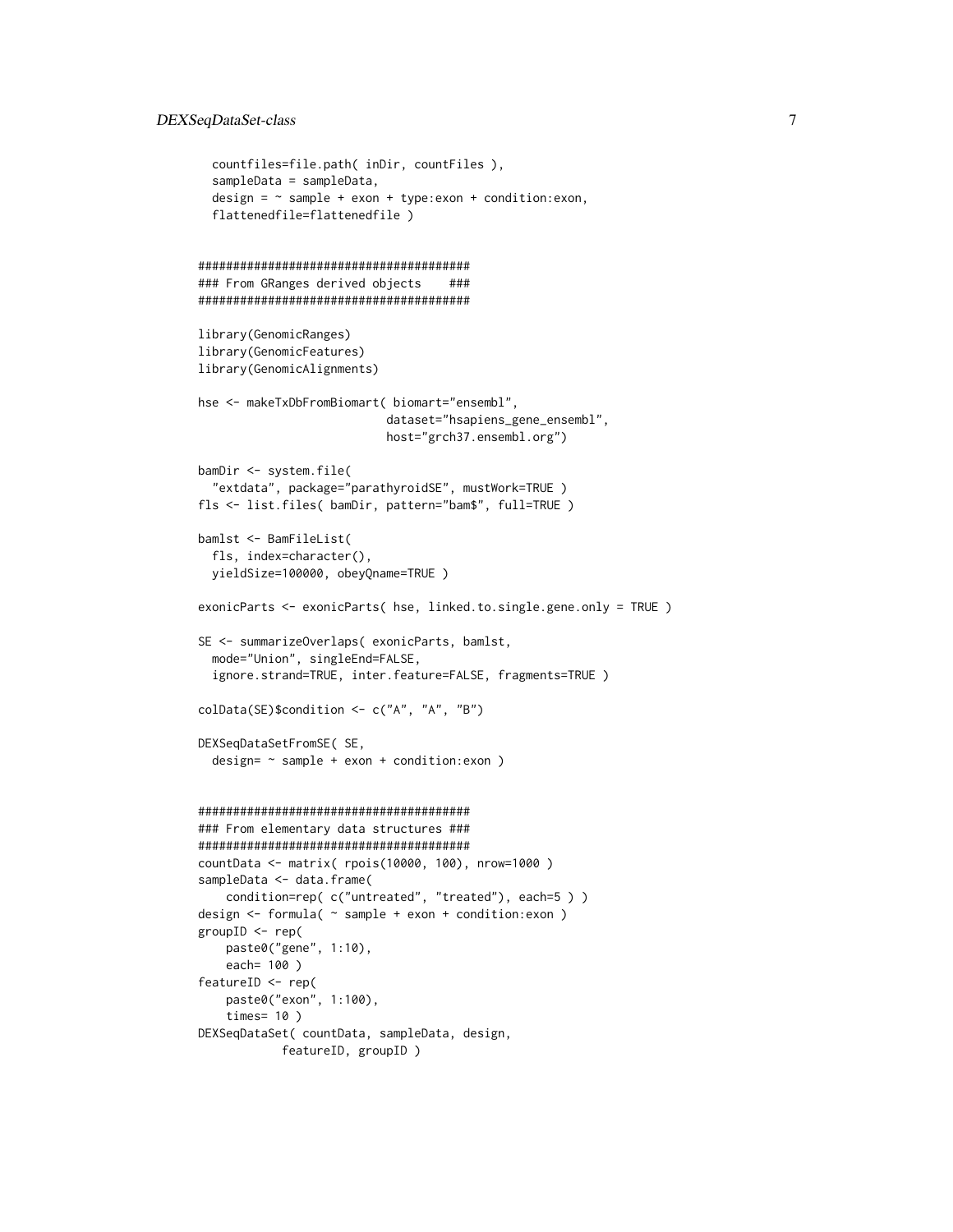<span id="page-7-0"></span>## End(Not run)

DEXSeqDataSet-methods *Subset and replacements of DEXSeqDataSet slots*

#### Description

Subset and replacements of DEXSeqDataSet slots.

#### Usage

```
## S4 method for signature 'DEXSeqDataSet'
x[i, j, ..., drop=TRUE]
    ## S4 replacement method for signature 'DEXSeqDataSet'
x$name <- value
```
#### Arguments

| x     | A DEXSeqDataSet object.                                    |
|-------|------------------------------------------------------------|
|       | Indices specifying elements to extract.                    |
| ٦     | Indices specifying elements to extract.                    |
| name  | A symbol representing the name of a column of coldata.     |
| value | An object of a class specified in the S4 method signature. |
| .     | Other arguments passed to lower functions                  |
| drop  | Ignored for subsetting DEXSeqDataSet objects.              |

DEXSeqHTML *DEXSeq HTML report writer*

#### Description

This function generates an HTML report from the results of a DEXSeqResults object. Gives an simple report to explore differential exon usage results.

#### Usage

```
DEXSeqHTML(object, genes=NULL, path="DEXSeqReport", file="testForDEU.html",
  fitExpToVar="condition", FDR=0.1, color=NULL, color.samples=NULL,
mart="", filter="", attributes="", extraCols=NULL, BPPARAM=MulticoreParam(workers=1))
```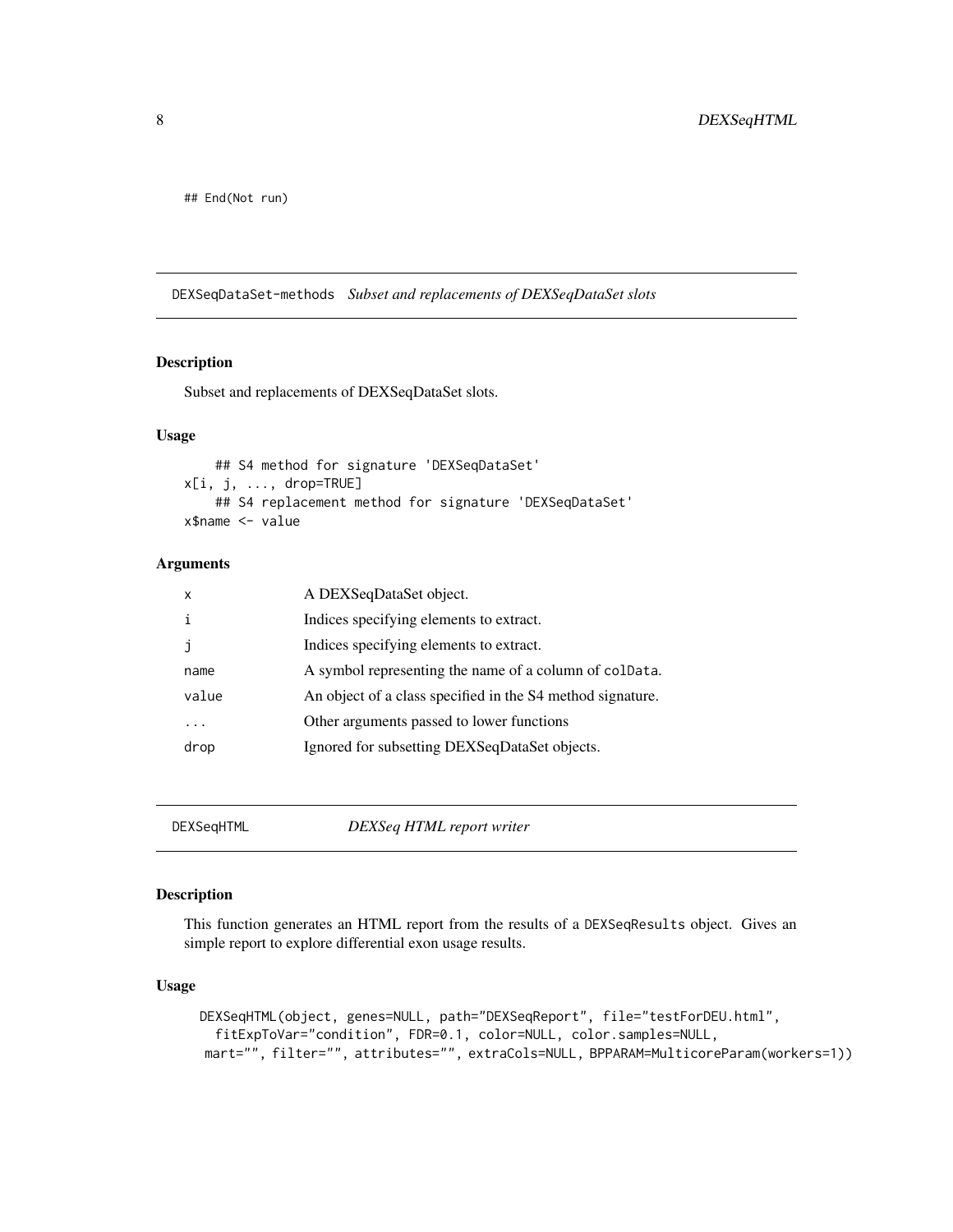#### DEXSeqHTML 9

#### Arguments

| object         | An DEXSeqResults object                                                                                                                                                                                                                                                           |
|----------------|-----------------------------------------------------------------------------------------------------------------------------------------------------------------------------------------------------------------------------------------------------------------------------------|
| genes          | A character vector of gene identifiers to be included in the report. If NULL,<br>the genes included in the report will be the significant hits at the given false<br>discovery rate. See "FDR" below.                                                                             |
| path           | A path in the system where to write the report.                                                                                                                                                                                                                                   |
| file           | The name of the html file.                                                                                                                                                                                                                                                        |
| fitExpToVar    | A variable contained in the design of the ecs; the counts will be fitted to this<br>variable to get the plotting values.                                                                                                                                                          |
| <b>FDR</b>     | A false discovery rate                                                                                                                                                                                                                                                            |
| color          | A vector of colors, one for each of the levels of the values of "fitExpToVar".                                                                                                                                                                                                    |
| color.samples  | A vector of colors for each of the samples. If NULL, the colors of each sample<br>will be asigned according to its corresponding condition. Useful to visualize<br>complex experimental designs.                                                                                  |
| mart           | object of class Mart, created with the useMart function, with dataset specified                                                                                                                                                                                                   |
| filter         | Filters (ONLY ONE) that should be used in the query. A possible list of filters<br>can be retrieved using the function listFilters. Please note that the value of this<br>filter will always be the geneIDs in the DEXSeqResults object.                                          |
| attributes     | Attributes you want to retrieve. A possible list of attributes can be retrieved<br>using the biomaRt function listAttributes.                                                                                                                                                     |
| extraCols      | A data frame with one or more columns to add to the report. For example,<br>additional information about the genes. The data frame should be indexed by<br>the gene names of the ExonCountSet object, e.g. the rownames of the data<br>frame should correspond to the gene names. |
| <b>BPPARAM</b> | A 'BiocParallelParam' instance. See ?bplapply for details.                                                                                                                                                                                                                        |

#### Value

This function will write an HTML report in the directory specified by 'path'. There, it will create an html file with the initial report page and a directory called "files" in which SVG files with the plots and other html files are placed. Different plots with different labels are generated for each gene: - counts: the raw data, for each sample - fitted expression: the fitted coefficients per compared condition (e.g.: treated, untreated) - fitted splicing: as 'expression', but after removing overall gene-level differential expression: this is the view most relevant for the interpretation of DEXSeq results, which are about changes in relative exon usage (i.e.: relative to overall gene expression)

#### Examples

```
## Not run:
  data(pasillaDEXSeqDataSet, package="pasilla")
  dxr <- DEXSeq( dxd )
  DEXSeqHTML( object=dxr )
```
## End(Not run)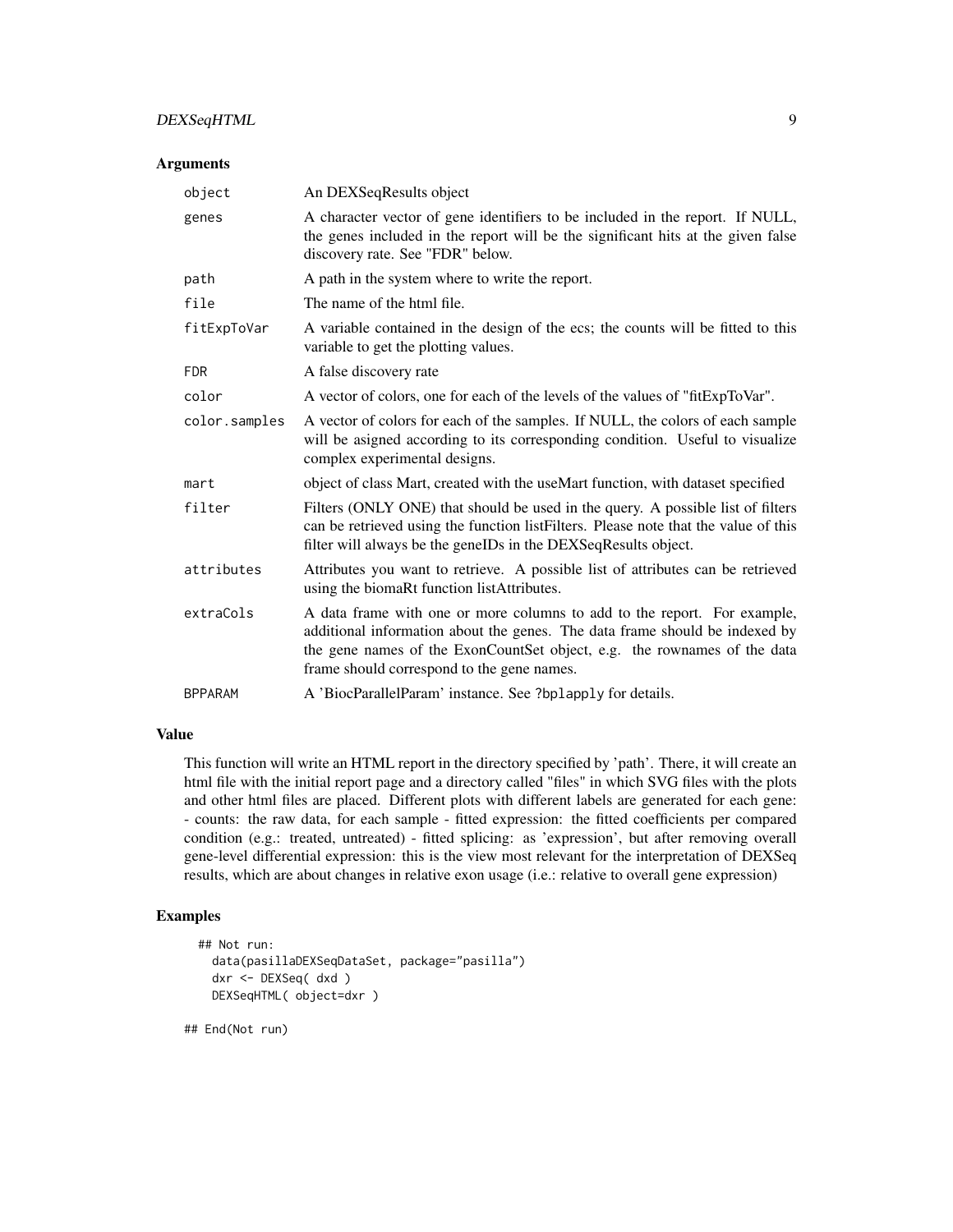<span id="page-9-0"></span>DEXSeqResults-class *DEXSeqResults object*

#### Description

The DEXSeqResults object is a subclass of a DataFrame. It collects relevant information from a DEXSeqDataSet object with the results generated from testing for differences in exon usage.

#### Usage

```
DEXSeqResults( object, independentFiltering=TRUE, filter)
```
#### Arguments

| object               | A DEXSegDataSet object.                                                                                                              |
|----------------------|--------------------------------------------------------------------------------------------------------------------------------------|
| independentFiltering |                                                                                                                                      |
|                      | Logical indicating whether independent filtering should be applied automati-<br>cally.                                               |
| filter               | A vector of filter statistics over which the independent filtering will be opti-<br>mized. The default is the normalized exon means. |

#### Value

A DEXSeqResults object.

#### Examples

```
data(pasillaDEXSeqDataSet, package="pasilla")
dxd <- estimateSizeFactors( dxd )
dxd <- estimateDispersions( dxd )
dxd <- testForDEU( dxd )
dxr <- DEXSeqResults( dxd )
```
estimateDispersions *Estimate the dispersions for a DEXSeqDataSet*

#### Description

This function obtains dispersion estimates for negative binomial distributed data for the specific case for DEXSeq.

#### Usage

```
## S4 method for signature 'DEXSeqDataSet'
estimateDispersions( object, fitType=c("parametric","local","mean"), maxit=100, niter=10, quiet=FALSE
```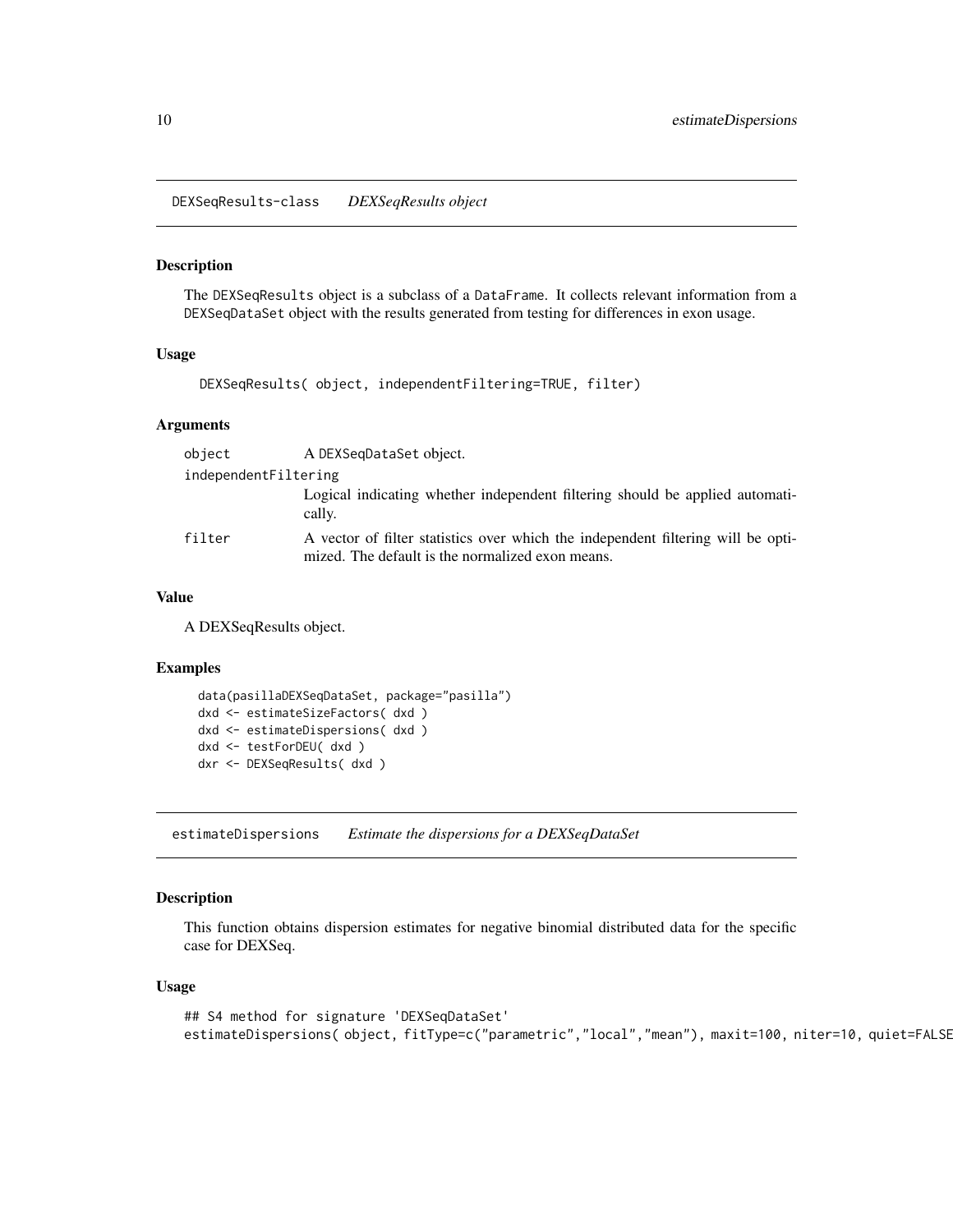#### <span id="page-10-0"></span>Arguments

| object         | A DEXSeqDataSet                                                                                                                                                    |
|----------------|--------------------------------------------------------------------------------------------------------------------------------------------------------------------|
| fitType        | Either "parametric", "local", or "mean" for the type of fitting of dispersions to the<br>mean intensity. See ?estimateDispersions,DESeqDataSet-method for details. |
| maxit          | Control parameter: maximum number of iterations to allow for convergence                                                                                           |
| niter          | Number of times to iterate between estimation of means and estimation of dis-<br>persion.                                                                          |
| quiet          | Whether to print messages at each step                                                                                                                             |
| formula        | Formula used to fit the dispersion estimates                                                                                                                       |
| <b>BPPARAM</b> | A "BiocParallelParam" instance. See ?bplapply for details.                                                                                                         |

#### Details

See ?estimateDispersions,DESeqDataSet-method for details.

#### Value

A DEXSeqDataSet with the dispersion information filled in as metadata columns.

#### Examples

```
data(pasillaDEXSeqDataSet, package="pasilla")
dxd <- estimateSizeFactors( dxd )
dxd <- estimateDispersions( dxd )
```
estimateExonFoldChanges

*Estimates exon usage coefficients from the fitted terms of the GLM.*

#### Description

This function calculates the exon usage coefficients and fold changes (on log2 scale) between the different conditions.

#### Usage

```
estimateExonFoldChanges( object,
    fitExpToVar = "condition", denominator = ",
    BPPARAM=SerialParam(), maxRowsMF=2400,
independentFiltering=FALSE, filter)
```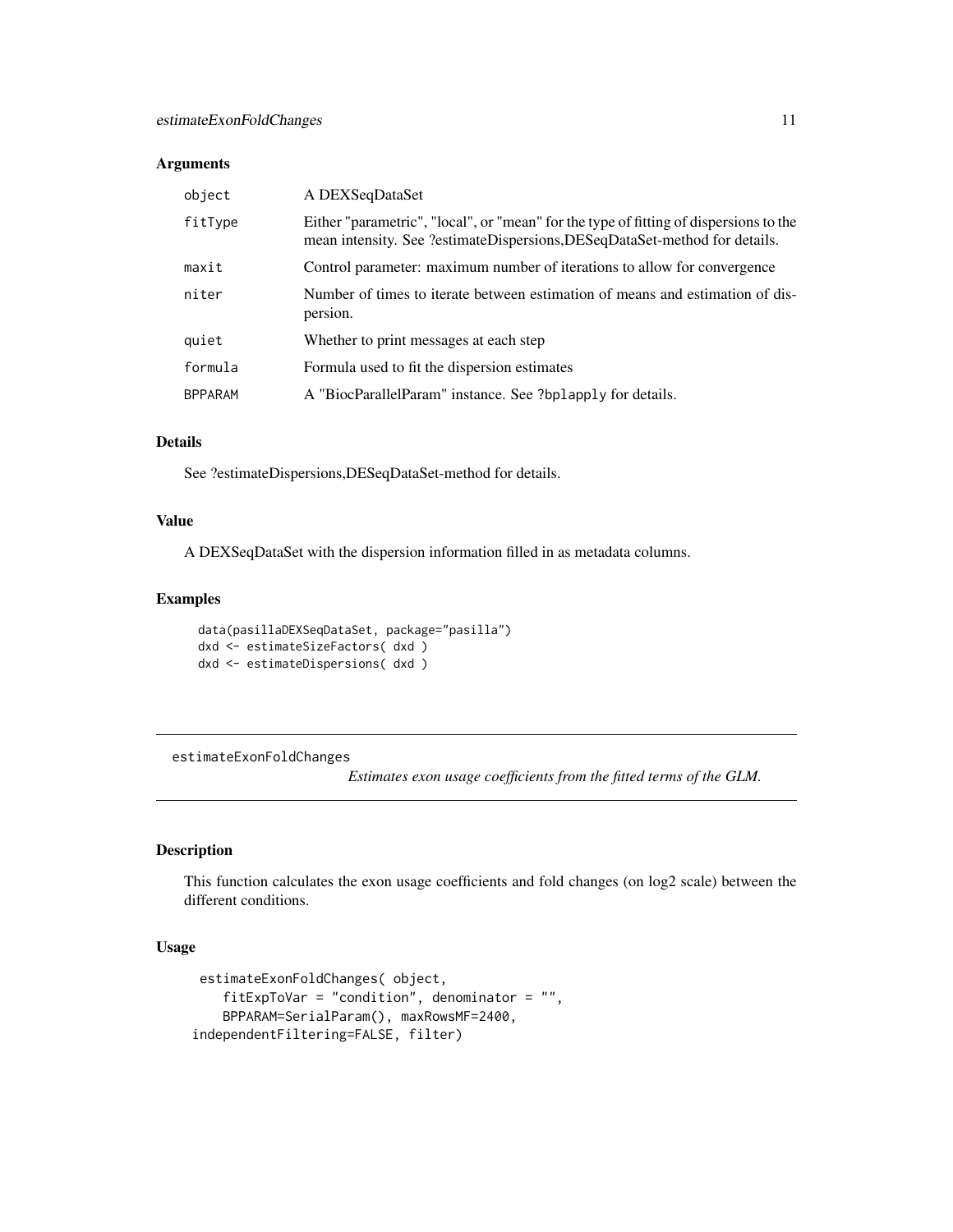#### Arguments

| object               | An DEXSeqDataSet object.                                                                                                                                                                                                                                                                                                                                                                                                                                                                                                                                                                                                                                                                                                                                                                                                                                  |
|----------------------|-----------------------------------------------------------------------------------------------------------------------------------------------------------------------------------------------------------------------------------------------------------------------------------------------------------------------------------------------------------------------------------------------------------------------------------------------------------------------------------------------------------------------------------------------------------------------------------------------------------------------------------------------------------------------------------------------------------------------------------------------------------------------------------------------------------------------------------------------------------|
| fitExpToVar          | A variable contained in design(ecs). The expression values will be fitted to<br>this variable using the the formula " $\sim$ fitExpToVar $*$ exon".                                                                                                                                                                                                                                                                                                                                                                                                                                                                                                                                                                                                                                                                                                       |
| denominator          | A value of the sample annotation (e.g. condition) to use as a denominator in the<br>log2 fold change. As a default, the function will take the annotation of the first<br>sample.                                                                                                                                                                                                                                                                                                                                                                                                                                                                                                                                                                                                                                                                         |
| <b>BPPARAM</b>       | A "BiocParallelParam" instance. See ?bplapply for details.                                                                                                                                                                                                                                                                                                                                                                                                                                                                                                                                                                                                                                                                                                                                                                                                |
| maxRowsMF            | For the exon fold change estimation, the size of the model matrix for the fitted<br>glm increases with the number of samples and the number of exons for a spe-<br>cific gene (see the DEXSeq paper for details). Since the glm fit for big models is<br>very slow, the maxRowsMF parameter allows to set a threshold on the number<br>of rows from the model matrix (the number of rows of the model matrix will be<br>number of samples times the number of exons of a gene). For all genes passing<br>this threshold, the exon fold changes will be estimated by fitting a slightly dif-<br>ferent but equivalent model. The formula remains the same, but instead of fitting<br>one model per gene that considers all its exons, it considers, for each exon, the<br>counts from the specific exon and the sum of the rest of exons of the same gene. |
| independentFiltering |                                                                                                                                                                                                                                                                                                                                                                                                                                                                                                                                                                                                                                                                                                                                                                                                                                                           |
|                      | Logical indicating whether independent filtering should be applied automati-<br>cally. For the exons that were discarded, fold changes won't be estimated.                                                                                                                                                                                                                                                                                                                                                                                                                                                                                                                                                                                                                                                                                                |
| filter               | A vector of filter statistics over which the independent filtering will be opti-<br>mized. The default is the normalized exon means.                                                                                                                                                                                                                                                                                                                                                                                                                                                                                                                                                                                                                                                                                                                      |

#### Details

Exon usage coefficients are calculated by fitting a GLM from the joint data of all exons of the same gene. The model frame can be found in the slot object@modelFrameBM of a DEXSeqDataSet object. The model '~ fitExpToVar \* exon' is fitted. The resulted coefficients are arranged and reformatted in order to remove gene expression effects, leaving only exon usage effects for each individual exon in each level of 'fitExpToVar'. These values are used by the function plotDEXSeq. For specific details please check the DEXSeq paper.

```
data(pasillaDEXSeqDataSet, package="pasilla")
dxd <- estimateSizeFactors( dxd )
dxd <- estimateDispersions( dxd )
dxd <- testForDEU( dxd )
dxd <- estimateExonFoldChanges( dxd )
```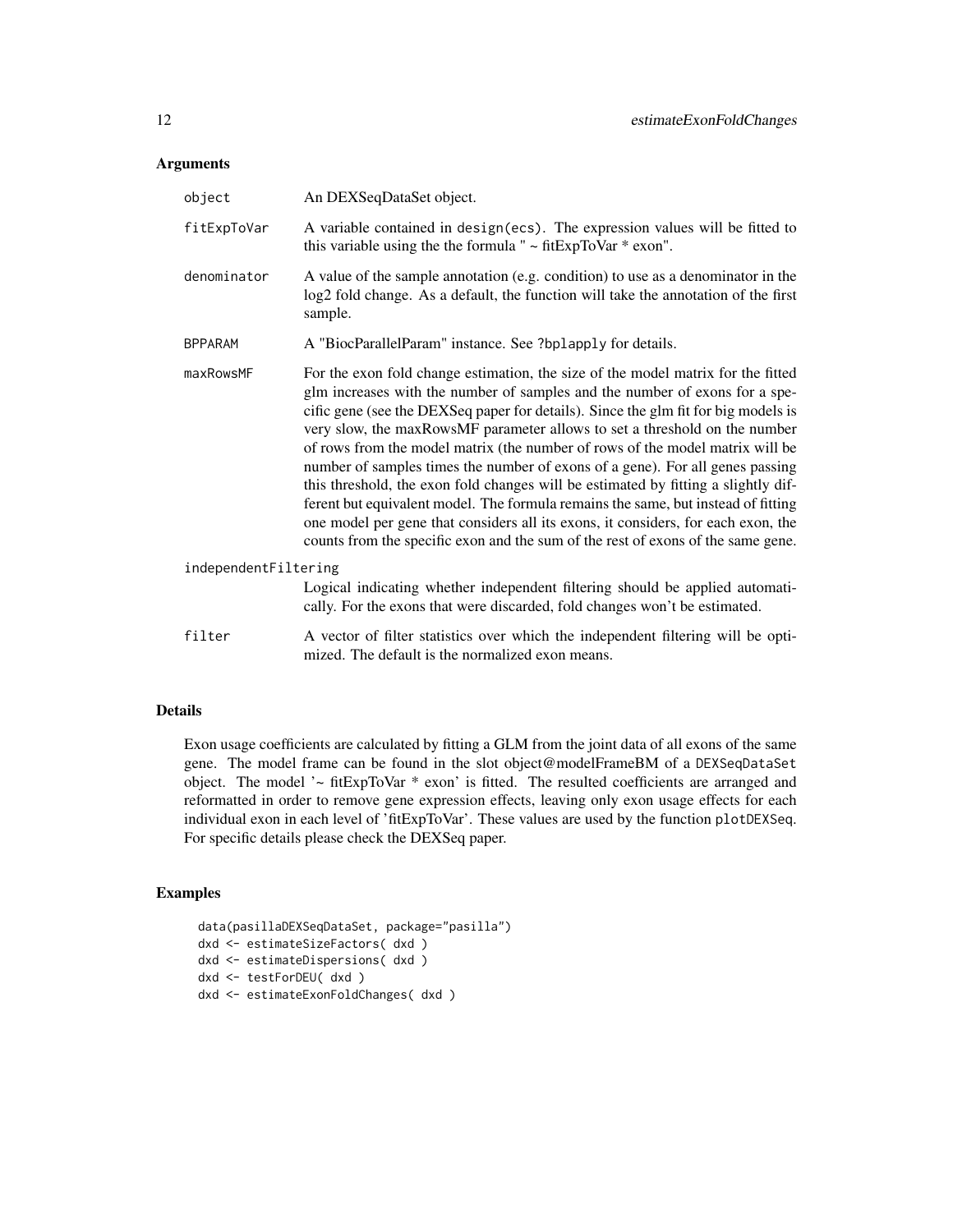<span id="page-12-0"></span>estimateSizeFactors *Estimate the size factors for a DEXSeqDataSet*

#### Description

Estimate the size factors for a DEXSeqDataSet

#### Usage

```
## S4 method for signature 'DEXSeqDataSet'
estimateSizeFactors(object,locfunc=median,geoMeans)
```
#### Arguments

| object   | a DEXSeqDataSet                                                                                                                                                                                                                |
|----------|--------------------------------------------------------------------------------------------------------------------------------------------------------------------------------------------------------------------------------|
| locfunc  | a function to compute a location for a sample. By default, the median is used.<br>However, especially for low counts, the shorth function from the genefilter<br>package may give better results.                              |
| geoMeans | by default this is not provided and the geometric means of the counts are cal-<br>culated within the function. A vector of geometric means from another count<br>matrix can be provided for a "frozen" size factor calculation |

#### Details

This function calls the method estimateSizeFactors for the DESeqDataSet object, and adapts it to the specific use to the DEXSeqDataSet.

#### Value

The DEXSeqDataSet passed as parameters, with the size factors filled in.

#### References

• Simon Anders, Wolfgang Huber: Differential expression analysis for sequence count data. Genome Biology 11 (2010) R106, <http://dx.doi.org/10.1186/gb-2010-11-10-r106>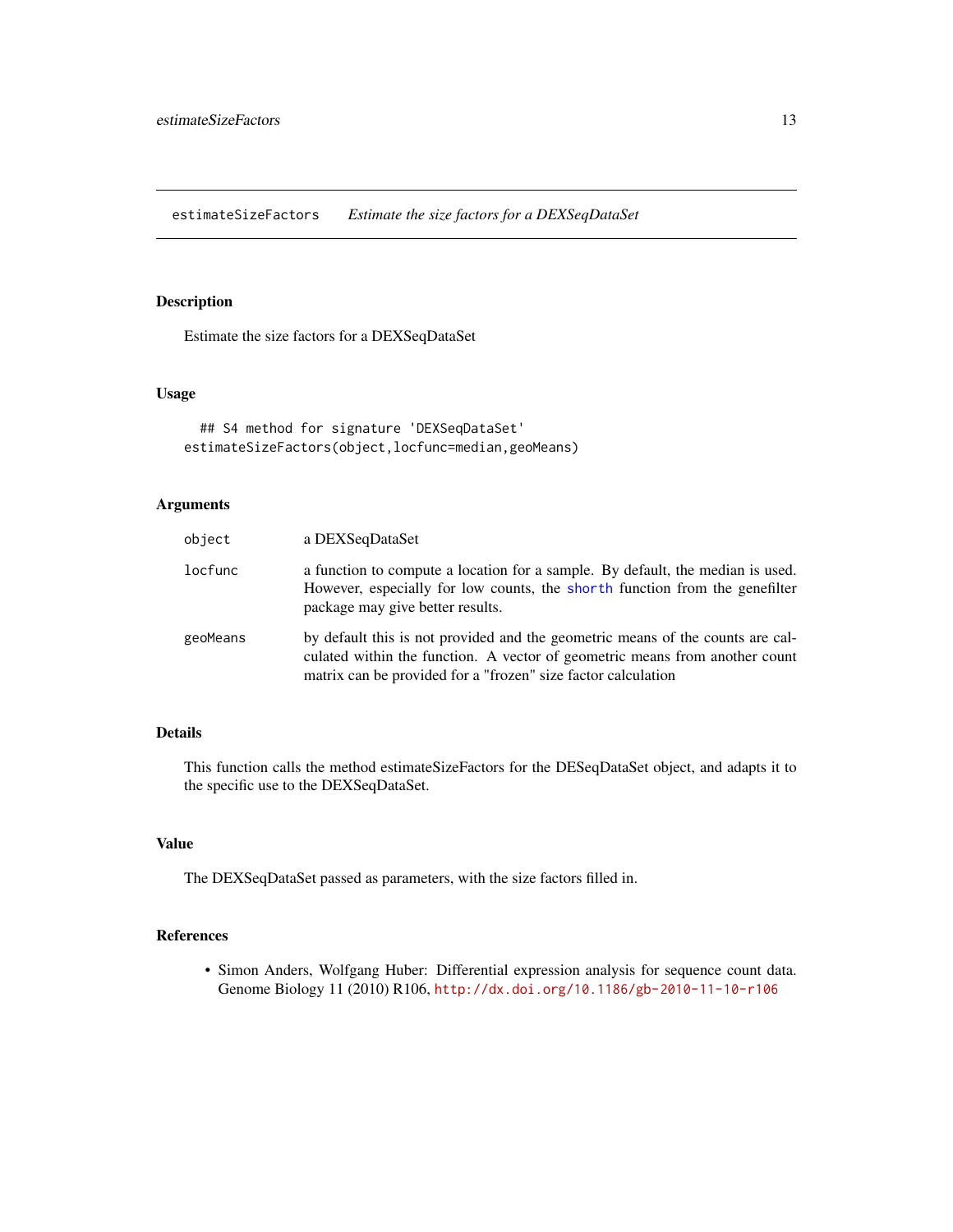<span id="page-13-0"></span>

Accessor functions of the DEXSeqDataSet object.

#### Usage

```
featureCounts(object, normalized=FALSE)
featureIDs( object )
featureIDs( object ) <- value
exonIDs( object )
exonIDs( object ) <- value
groupIDs( object )
groupIDs( object ) <- value
geneIDs( object )
geneIDs( object ) <- value
sampleAnnotation( object )
```
#### Arguments

| object     | An DEXSeqDataSet object.                                                                                                                                                       |
|------------|--------------------------------------------------------------------------------------------------------------------------------------------------------------------------------|
| value      | A character vector to replace previous values.                                                                                                                                 |
| normalized | Logical indicating whether or not to divide the counts by the size factors or<br>normalization factors before returning (normalization factors always preempt<br>size factors) |

#### Value

'featureCounts' access the counts per exonic region or feature region names. 'featureIDs' and 'exonIDs' are accessor functions for the exon bin or features identifiers. 'groupIDs' and 'geneIDs' are accessor functions for the character vector grouping the features, for example exonIDs from the same gene are grouped together by having the same value in the geneIDs. 'sampleAnnotation' is an accessor for the information from the samples.

```
data(pasillaDEXSeqDataSet, package="pasilla")
head( featureCounts( dxd ) )
head( featureIDs(dxd))
head( exonIDs(dxd))
```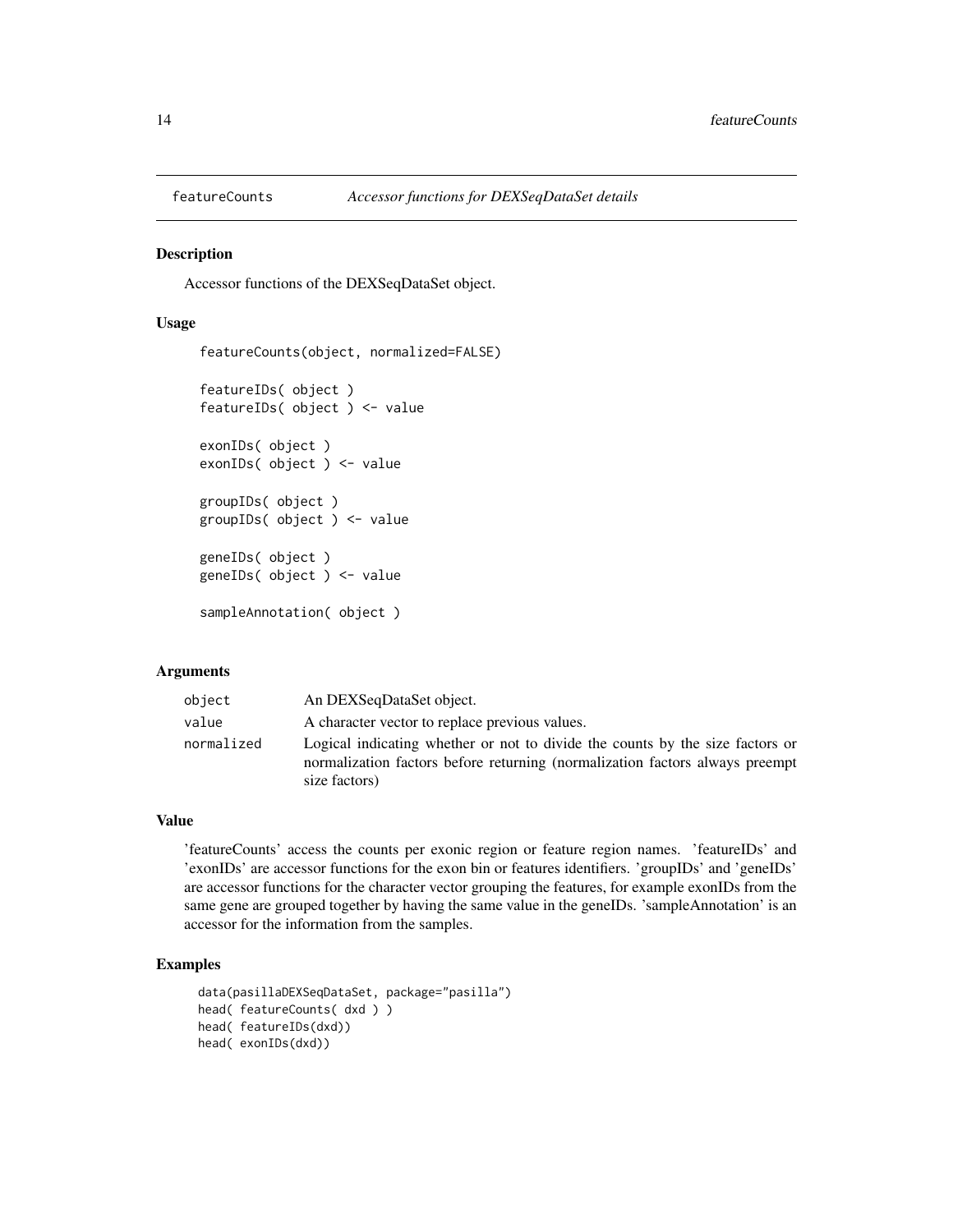<span id="page-14-0"></span>

This function generates an MA plot.

#### Usage

```
## S4 method for signature 'DEXSeqResults,GenomicRanges'
subsetByOverlaps( x, ranges, maxgap = -1L,
   minoverlap = 0L, type = c("any", "start", "end", "within", "equal"),
    ignore.strand = FALSE )
 ## S4 method for signature 'DEXSeqResults, GenomicRanges'
findOverlaps( query, subject, maxgap = -1L,
   minoverlap = 0L, type = c("any", "start", "end", "within", "equal"),
    ignore.strand = FALSE )
```
#### Arguments

query, x Either a DEXSeqResults object. subject, ranges A GRanges or GRangesList object. maxgap, minoverlap, type See findOverlaps in the IRanges package for a description of these arguments. ignore.strand See findOverlaps in the GenomicRanges package for a description of this.

```
data(pasillaDEXSeqDataSet, package="pasilla")
dxd <- estimateSizeFactors( dxd )
dxd <- estimateDispersions( dxd )
dxd <- testForDEU( dxd )
dxr <- DEXSeqResults( dxd )
interestingRegion = GRanges("chr2L", IRanges(start=3872658, end=3875302))
subsetByOverlaps( x=dxr, ranges=interestingRegion )
findOverlaps( query=dxr, subject=interestingRegion )
```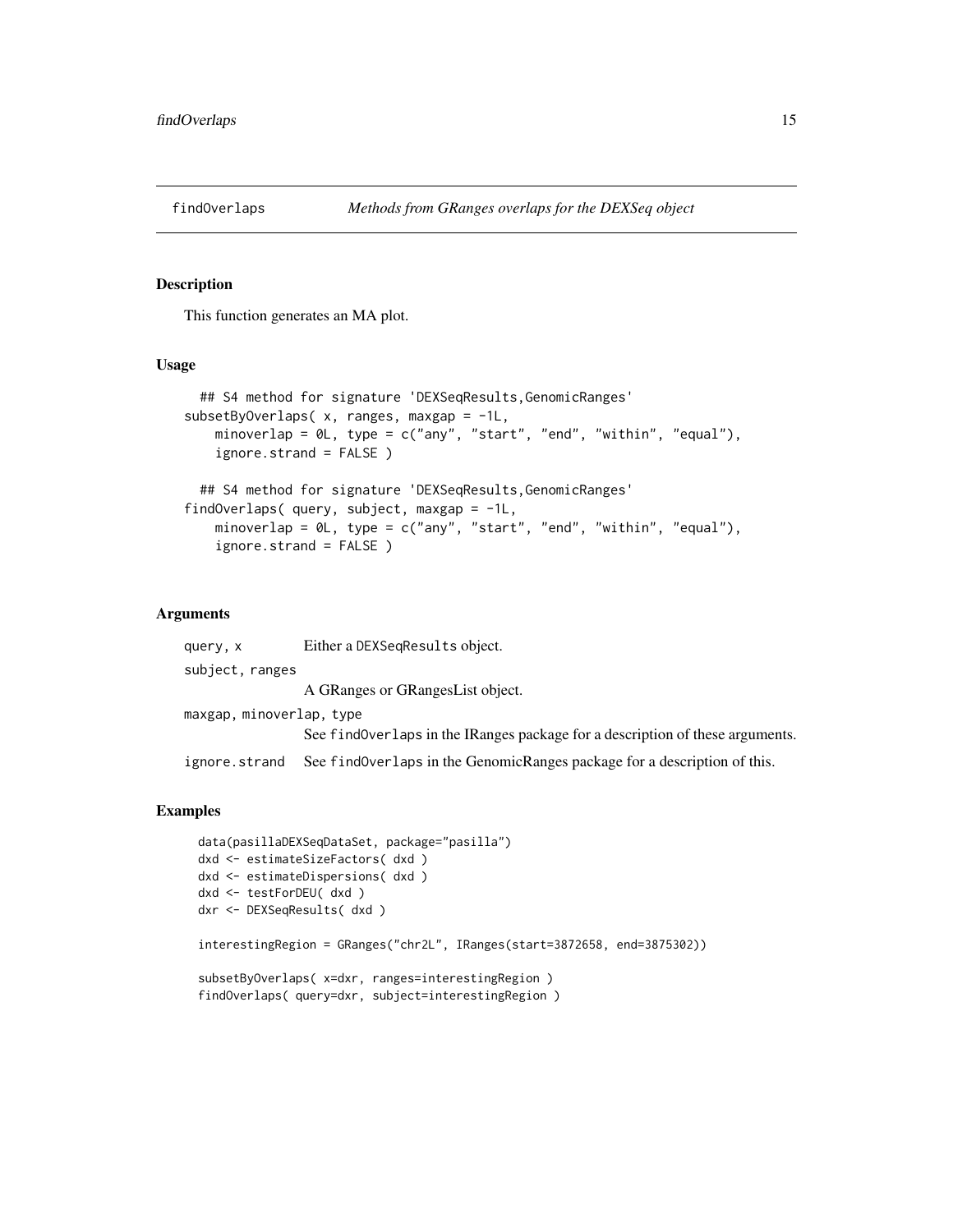<span id="page-15-0"></span>

The use case for this function is the following analysis: given per-exon p-values for null hypothesis H0, we can determine the number of genes in which at least for one exon H0 is rejected. What is the associated false disovery rate?

#### Usage

```
perGeneQValue(object, p = "pvalue", method = perGeneQValueExact)
```
#### Arguments

| object | An DEXSeqResults object.                                                                                            |
|--------|---------------------------------------------------------------------------------------------------------------------|
| p      | A character string indicating the name of the columns in DEXSeqResults from<br>which to take the per-exon p-values. |
| method | Use the default value. This is for debugging only.                                                                  |

#### Details

Details

#### Value

A named numeric vector, values are per-gene q-values, names are gene.

#### Examples

```
data(pasillaDEXSeqDataSet, package="pasilla")
dxd <- estimateSizeFactors( dxd )
dxd <- estimateDispersions( dxd )
dxd <- testForDEU( dxd )
dxr <- DEXSeqResults( dxd )
```
perGeneQValue(dxr)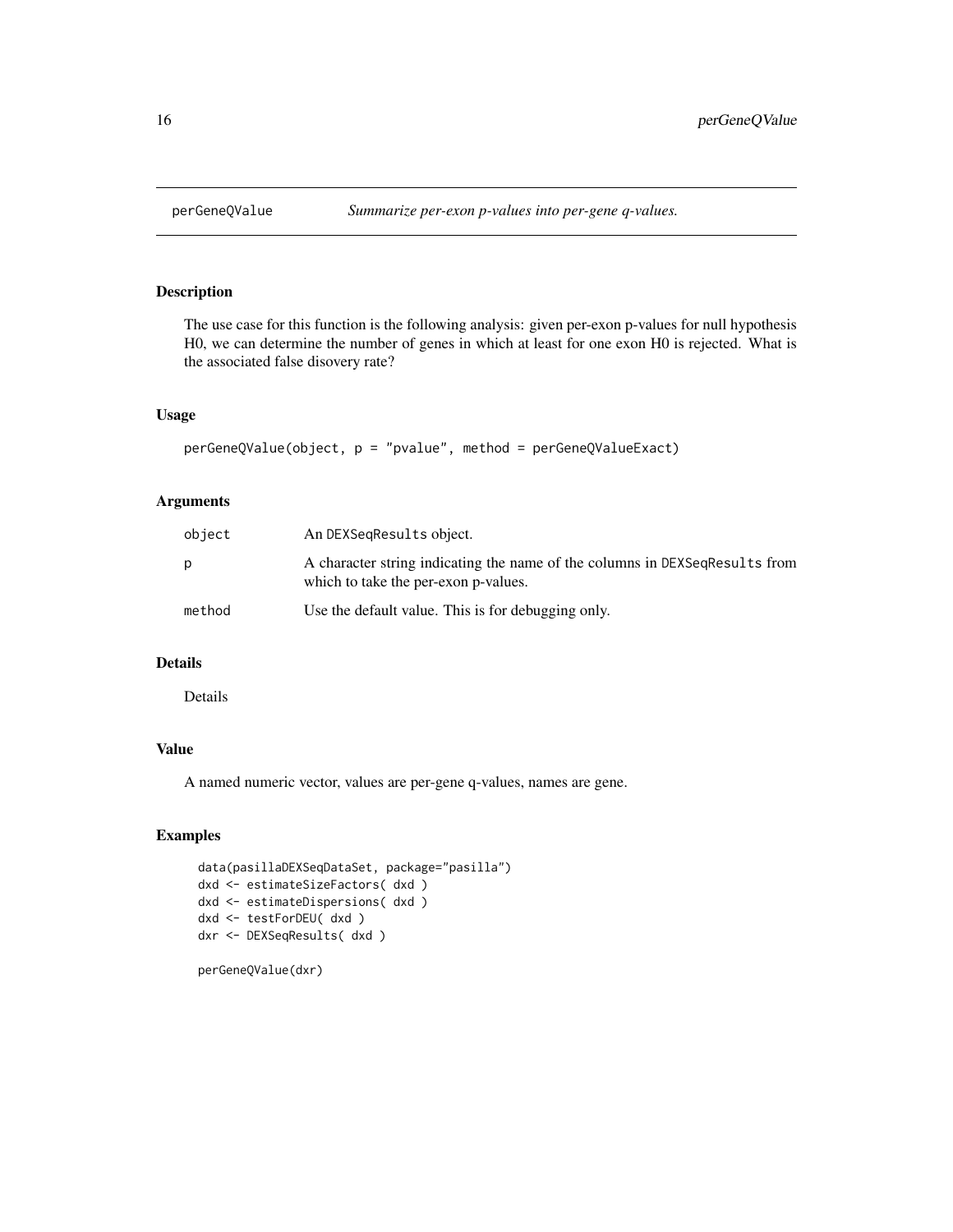<span id="page-16-0"></span>

The function provides a plot to visualize read count data, expression and exon usage coefficients estimated from fitting a GLM model 'counts ~ fitExpToVar \* exon'. The model frame used can be found in object@modelFrameBM. One GLM is fitted for each gene.

#### Usage

```
plotDEXSeq(object, geneID, FDR=0.1, fitExpToVar="condition",
  norCounts=FALSE, expression=TRUE, splicing=FALSE,
  displayTranscripts=FALSE, names=FALSE, legend=FALSE,
  color=NULL, color.samples=NULL, transcriptDb=NULL,
  additionalAnnotation=NULL, maxRowsMF=2400, ...)
```
#### Arguments

| object             | A DEXSeqResults object. A DEXSeqDataSet object is also accepted, but only<br>with the possibility of plotting the normalized read counts for each exon bin.                                                                     |
|--------------------|---------------------------------------------------------------------------------------------------------------------------------------------------------------------------------------------------------------------------------|
| geneID             | Gene identifier to visualize.                                                                                                                                                                                                   |
| <b>FDR</b>         | A false discovery rate.                                                                                                                                                                                                         |
| fitExpToVar        | A variable contained in the sample annotation of the DEXSeqDataSet, the ex-<br>pression values will be fitted to this variable using the formula count ~ fitExpToVar<br>* exon.                                                 |
| norCounts          | If TRUE, provides a plot of the counts normalized by the size factors.                                                                                                                                                          |
| expression         | If TRUE, the function plots the fitted EXPRESSION estimates from the glm<br>regression.                                                                                                                                         |
| splicing           | If TRUE, the samples gene expression effects are averaged out, leaving only<br>exon usage coefficients.                                                                                                                         |
| displayTranscripts |                                                                                                                                                                                                                                 |
|                    | If TRUE, the transcripts are displayed in the plot.                                                                                                                                                                             |
| names              | If TRUE, the names of the transcripts are shown.                                                                                                                                                                                |
| legend             | If TRUE, a legend is displayed.                                                                                                                                                                                                 |
| color              | A vector of colors for each of the levels of the factor in the design of the Exon-<br>CountSet object indicated by "fitExpToVar".                                                                                               |
| color.samples      | A vector of colors for each of the samples. If NULL, the colors of each sample<br>will be assigned according to its corresponding level from "fitExpToVar". This<br>option is useful to visualize complex experimental designs. |
| transcriptDb       | A TxDb object, as defined in the GenomicFeatures package. This parameter is<br>optional. If present and if 'displayTranscripts=TRUE', the transcript UTRs will<br>be distinguished from the coding regions.                     |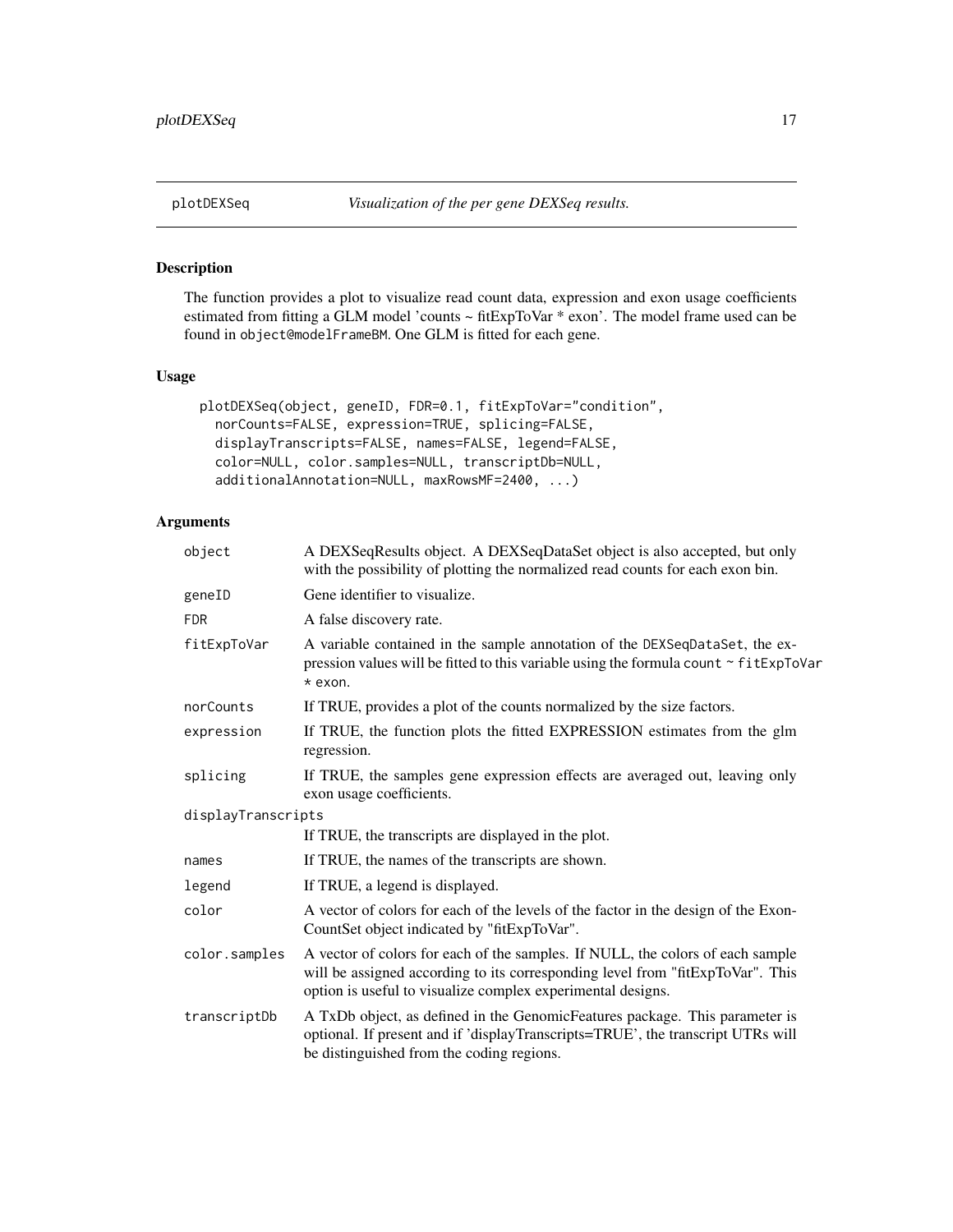<span id="page-17-0"></span>

| additionalAnnotation |                                                                                                                                                                                                         |  |
|----------------------|---------------------------------------------------------------------------------------------------------------------------------------------------------------------------------------------------------|--|
|                      | A GRanges List object specifying the genomic coordinates of annotation features<br>that should be plotted. This parameter is useful, for example, when one wants<br>to show protein domain annotations. |  |
| maxRowsMF            | See ?estimateExonFoldChanges for details.                                                                                                                                                               |  |
| .                    | Further graphical parameters (see par).                                                                                                                                                                 |  |

#### See Also

graphics, segments

#### Examples

```
## Not run:
 data(pasillaDEXSeqDataSet, package="pasilla")
 dxd <- estimateSizeFactors( dxd )
 dxd <- estimateDispersions( dxd )
 dxd <- testForDEU( dxd )
 dxr <- DEXSeqResults( dxd )
 plotDEXSeq( dxr, "FBgn0010909" )
```
## End(Not run)

plotDispEsts *Plot dispersion estimates*

#### Description

A simple helper function that plots the per-gene dispersion estimates together with the fitted meandispersion relationship. Internally, it is a wrapper for the pltoDispEsts method from DESeq2.

#### Usage

```
## S4 method for signature 'DEXSeqDataSet'
plotDispEsts(object, ymin,
  genecol = "black", fitcol = "red", finalcol = "dodgerblue",
  legend=TRUE, xlab, ylab, log = "xy", cex = 0.45, ...)
```
#### Arguments

| object   | a DESegDataSet                                                                               |
|----------|----------------------------------------------------------------------------------------------|
| ymin     | the lower bound for points on the plot, points beyond this are drawn as triangles<br>at ymin |
| genecol  | the color for gene-wise dispersion estimates                                                 |
| fitcol   | the color of the fitted estimates                                                            |
| finalcol | the color of the final estimates used for testing                                            |
|          |                                                                                              |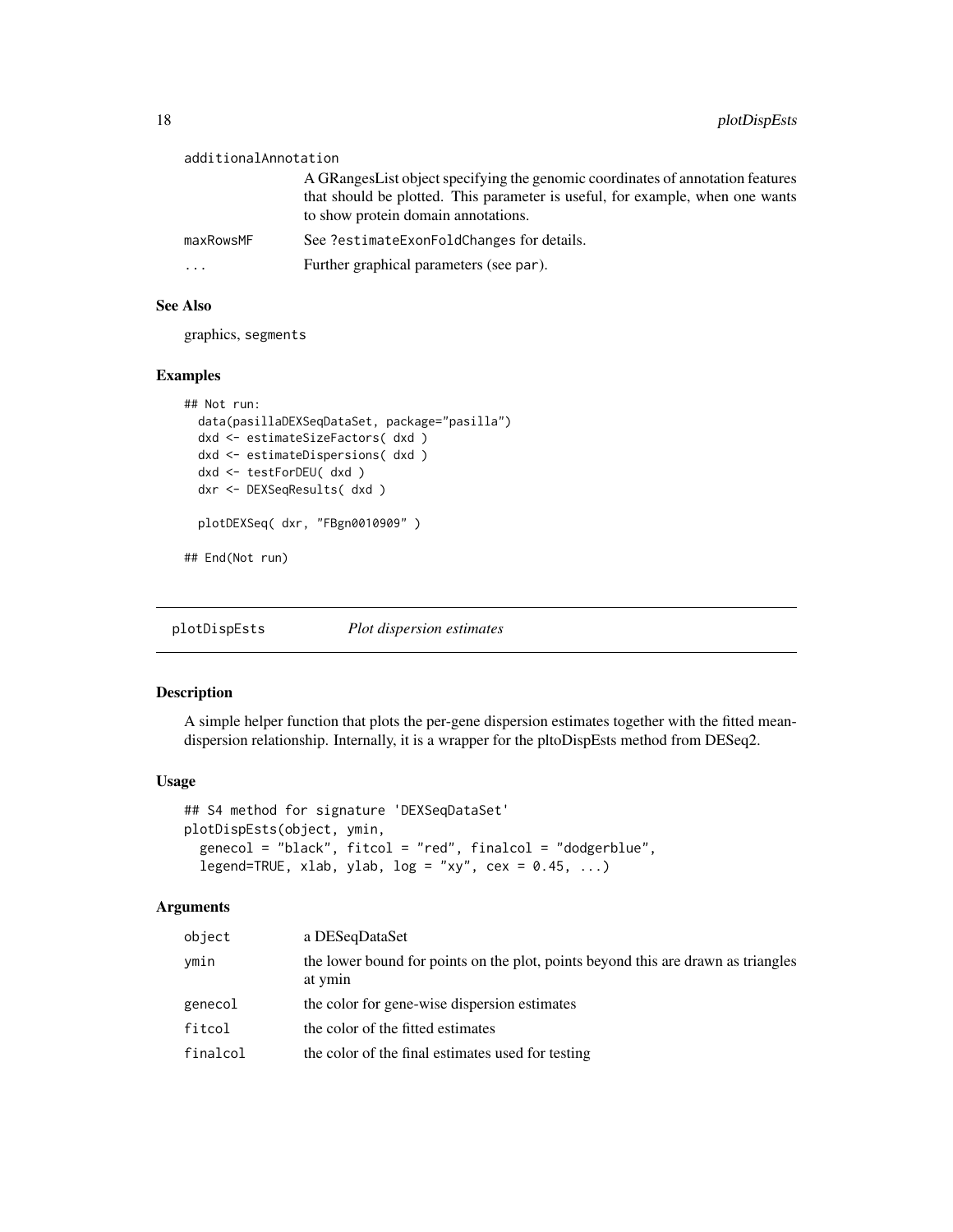#### <span id="page-18-0"></span>plotMA-methods 19

| legend | logical, whether to draw a legend |
|--------|-----------------------------------|
| xlab   | xlab                              |
| ylab   | ylab                              |
| log    | log                               |
| cex    | cex                               |
|        | further arguments to plot         |

plotMA-methods *Generate an MA plot*

#### Description

This function generates an MA plot.

#### Usage

```
## S4 method for signature 'DEXSeqDataSet'
plotMA( object, alpha=0.1, ylim=c(-2, 2), foldChangeColumn=NULL, ... )
  ## S4 method for signature 'DEXSeqResults'
plotMA( object, alpha=0.1, ylim=c(-2, 2), foldChangeColumn=NULL, ... )
```
#### Arguments

| object           | Either a DEXSegDataSeg or a DEXSegResults.                                                                                      |  |
|------------------|---------------------------------------------------------------------------------------------------------------------------------|--|
| alpha            | the false discovery rate, i.e., threshold to the adjusted p values, to be used to<br>colour the dots                            |  |
| vlim             | y-limits of the plot                                                                                                            |  |
| foldChangeColumn |                                                                                                                                 |  |
|                  | Name of the column containing the fold changes to plot. If NULL, the first fold<br>change column from the object will be taken. |  |
| .                | Further parameters to be passed through to plot.                                                                                |  |
|                  |                                                                                                                                 |  |

#### Examples

```
## Not run:
  data(pasillaDEXSeqDataSet, package="pasilla")
  dxd <- estimateSizeFactors( dxd )
  dxd <- estimateDispersions( dxd )
  dxd <- testForDEU( dxd )
  dxd <- estimateExonFoldChanges( dxd )
  dxr <- DEXSeqResults( dxd )
```
plotMA( dxr )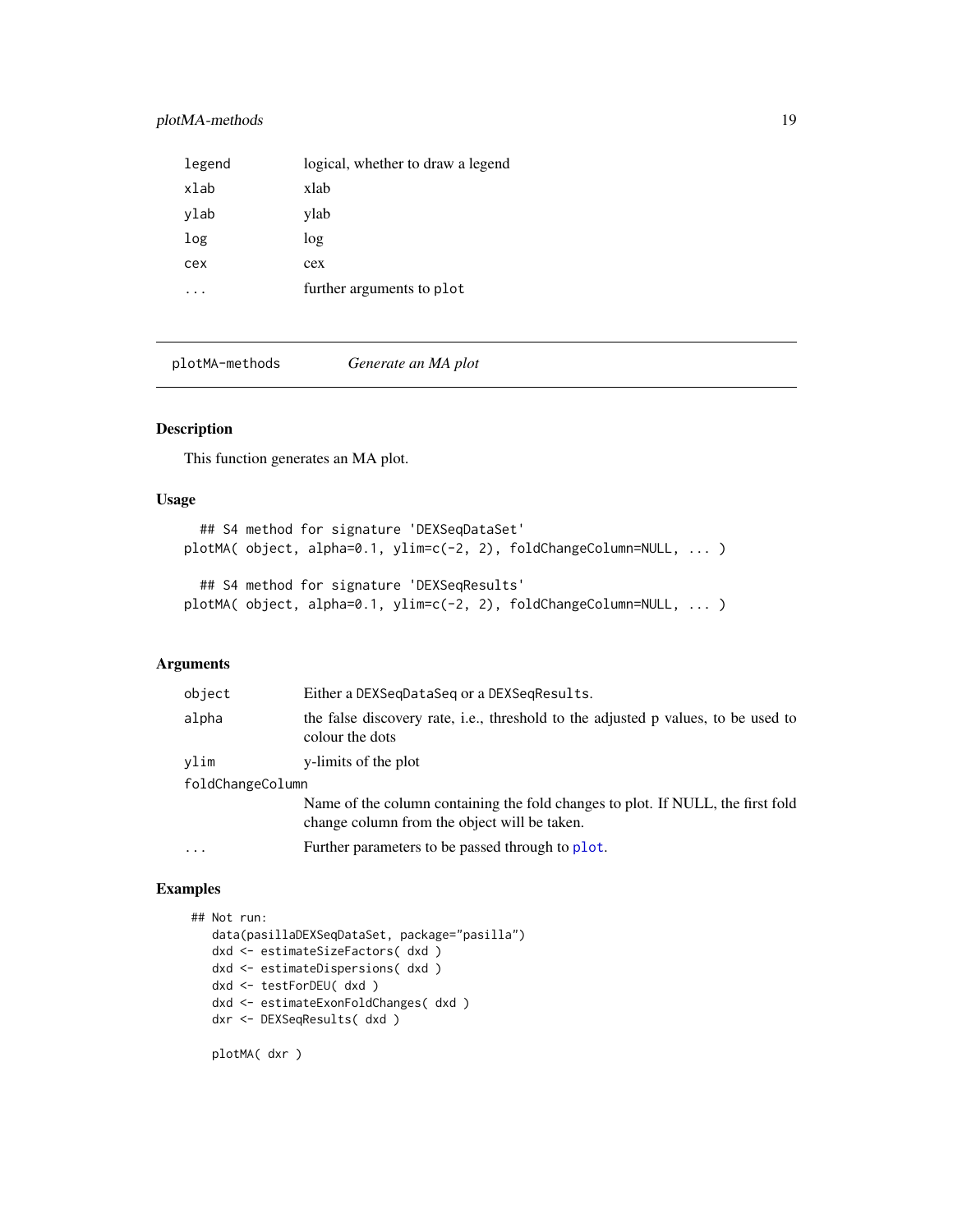```
plotMA( dxd )
```
## End(Not run)

#### testForDEU *Test for Differential Exon Usage.*

#### Description

This will perform a likelihood ratio test for differential exon usage. Internally, it calls the DESeq2 function nbinomLRT.

#### Usage

```
testForDEU( object,
   fullModel = design(object),
   reducedModel = \sim sample + exon,
   BPPARAM=SerialParam() )
```
#### Arguments

| object       | A DEXSeqDataSet object.                                    |
|--------------|------------------------------------------------------------|
| fullModel    | The full model formula                                     |
| reducedModel | Null model formula.                                        |
| BPPARAM      | A "BiocParallelParam" instance. See ?bplapply for details. |

#### Details

The information of the variables of the formulas should be present in the colData of the DEXSeqDataSet object.

#### Value

A DEXSeqDataSet with slots filled with information about the test.

```
data(pasillaDEXSeqDataSet, package="pasilla")
dxd <- estimateSizeFactors( dxd )
dxd <- estimateDispersions( dxd )
dxd <- testForDEU( dxd )
```